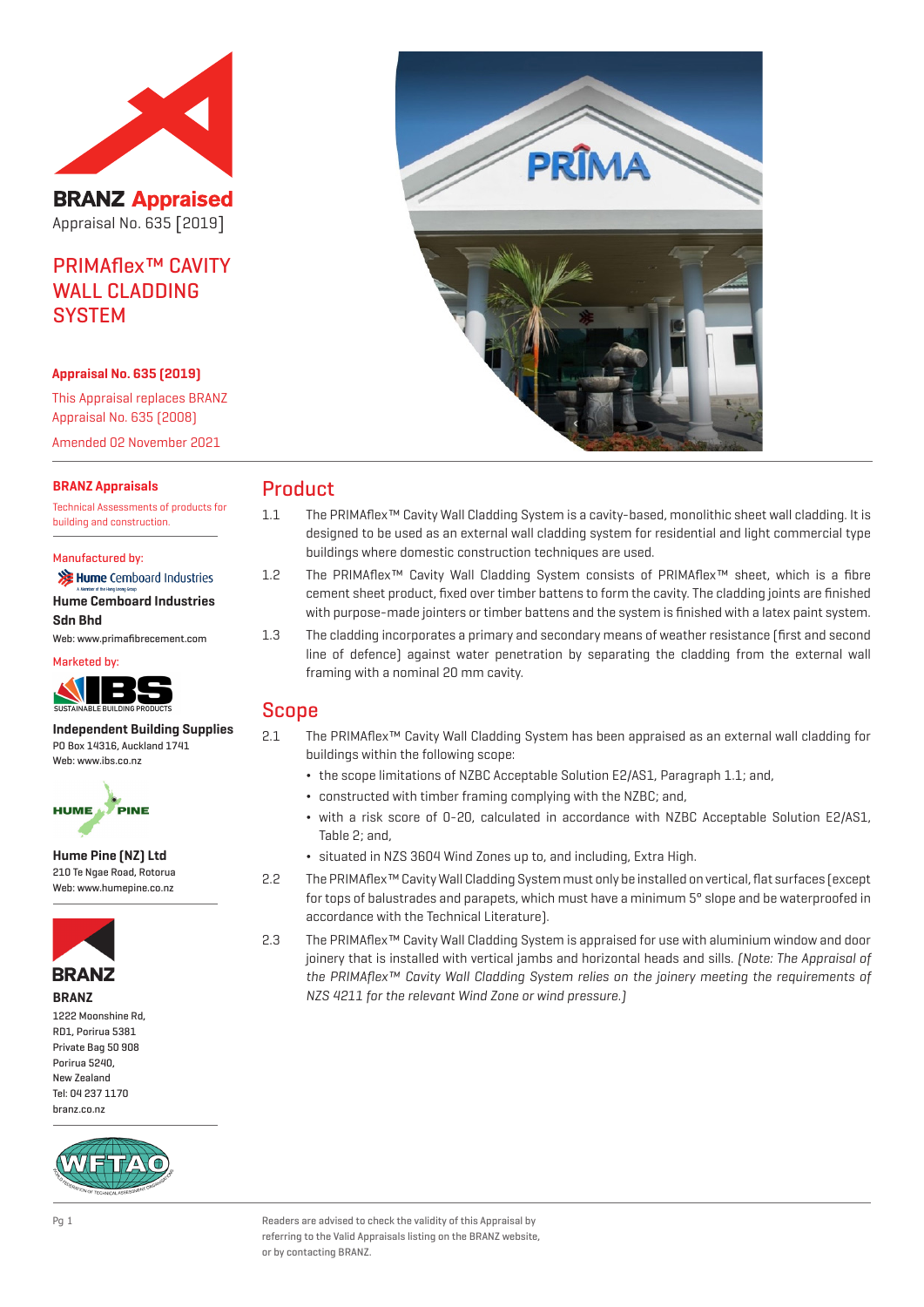

# Building Regulations

## **New Zealand Building Code (NZBC)**

3.1 In the opinion of BRANZ, the PRIMAflex™ Cavity Wall Cladding System, if designed, used, installed and maintained in accordance with the statements and conditions of this Appraisal, will meet the following provisions of the NZBC:

**Clause B1 STRUCTURE:** Performance B1.3.1, B1.3.2 and B1.3.4. The PRIMAflex™ Cavity Wall Cladding System meets the requirements for loads arising from self-weight, wind and impact [i.e. B1.3.3 (a), (h) and (j)]. See Paragraphs 10.1-10.4.

**Clause B2 DURABILITY:** Performance B2.3.1 (b) 15 years, B2.3.1 (c) 5 years and B2.3.2. The PRIMAflex™ Cavity Wall Cladding System meets these requirements. See Paragraphs 11.1 and 11.2.

**Clause E2 EXTERNAL MOISTURE:** Performance E2.3.2. The PRIMAflex™ Cavity Wall Cladding System meets this requirement. See Paragraphs 15.1-15.5.

**Clause F2 HAZARDOUS BUILDING MATERIALS:** Performance F2.3.1. The PRIMAflex™ Cavity Wall Cladding System meets this requirement.

# Technical Specification

4.1 System components and accessories for the PRIMAflex™ Cavity Wall Cladding System, which are supplied by Independent Building Supplies and Hume Pine (NZ) Ltd are:

#### **PRIMAflex™ Sheet**

- ¬ PRIMAflex™ sheets are manufactured to conform to the requirements of AS/NZS 2908.2 in accordance with NZBC Acceptable Solution E2/AS1, Paragraph 9.7.2.
- ¬ PRIMAflex™ sheets are 6 and 7.5 mm thick fibre cement, manufactured by Hume Cemboard Industries Sdn Bhd from Portland cement, top grade cellulose fibre, finely ground sand and water. The sheets are formed, cut to length and then cured by high-pressure autoclaving. They are produced in flat, smooth surfaced sheet material form, and are grey in colour.
- ¬ PRIMAflex™ sheets have square edges and are available in sizes of 1,200 mm wide by 2,400, 2,700 and 3,000 mm long, and 900 mm wide by 2,400 mm long. Other sizes are available by special request.
- 4.2 Accessories used with the PRIMAflex™ Cavity Wall Cladding System, which are supplied by the building contractor are:
	- ¬ PRIMAflex™ sheet fixings 60 x 3.15 mm hot-dip galvanised flathead nails or 60 x 3.15 mm stainless steel, flathead annular grooved nails.
	- ¬ Cavity battens nominal 50 mm wide by 25 mm thick (minimum finished size of 45 mm wide by 18 mm thick) timber treated to Hazard Class H3.1.
	- ¬ Cavity batten fixings 40 x 2.8 mm hot-dip galvanised flathead nails.
	- ¬ Timber cover boards pre-primed 65 x 18 mm radiata pine treated to Hazard Class H3.1 with 6 x 6 mm weathergrooves.
	- ¬ Timber cover board fixings 65 x 3.15 mm hot-dip galvanised or stainless steel annular grooved jolthead nails.
	- ¬ Internal corner moulding exterior grade uPVC or aluminium, complying with NZBC Acceptable Solution E2/AS1, Figure 104B [c].
	- $\cdot$  Boxed corner boards 90 x 18 mm and 65 x 18 mm radiata pine treated to Hazard Class H3.1 with 6 x 6 mm weathergrooves.
	- ¬ Boxed corner fixings 60 x 2.8 mm hot-dip galvanised jolthead nails or 60 x 3.15 mm stainless steel, jolthead annular grooved nails.

(Note: Hot-dip galvanising must comply with AS/NZS 4680 and stainless steel fixings must be Grade 316.)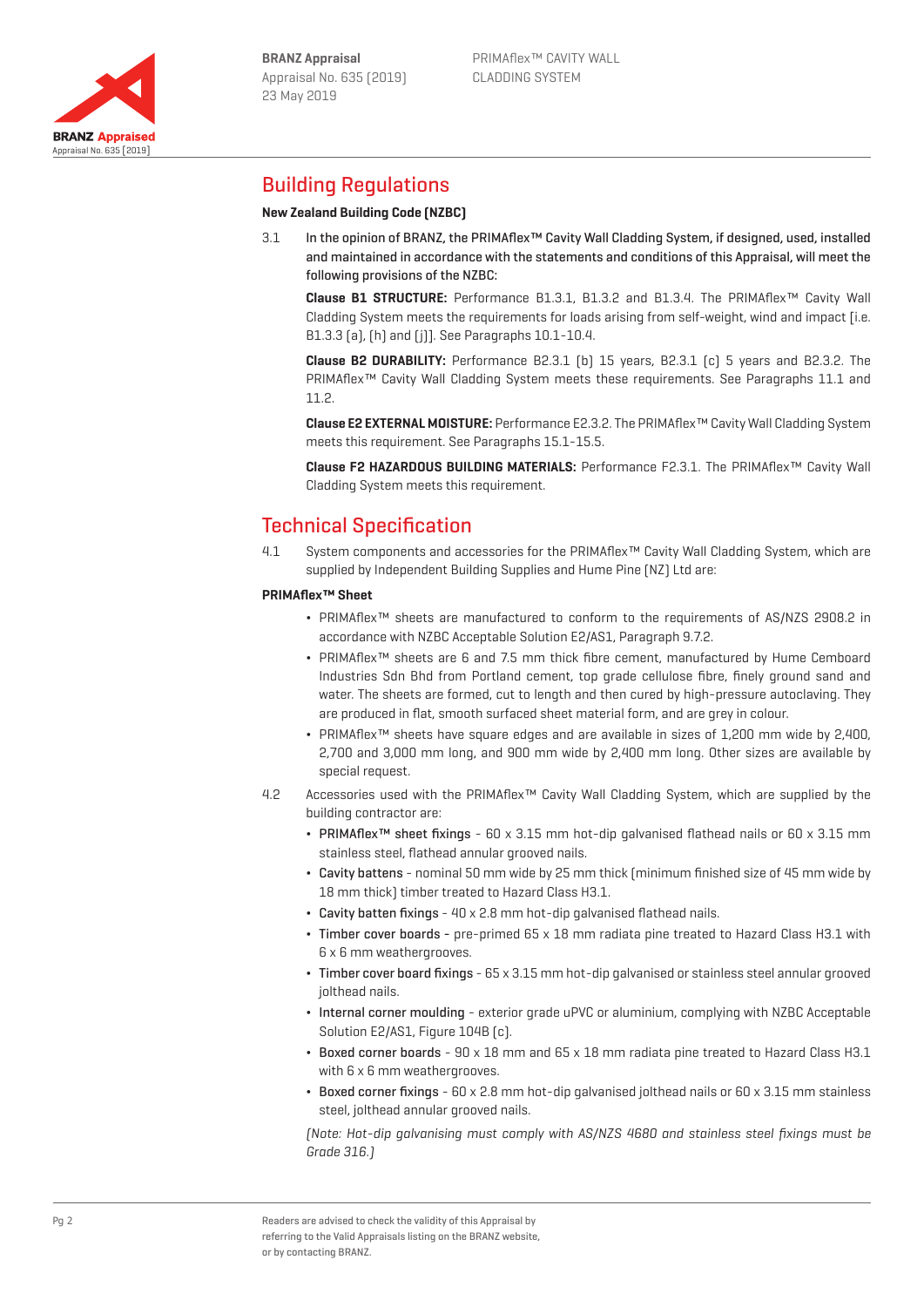

- ¬ Horizontal flashing exterior grade uPVC, complying with NZBC Acceptable Solution E2/AS1, Figure 108.
- ¬ Horizontal flashing jointers exterior grade uPVC horizontal flashing jointer and corner flashing jointer.
- ¬ Vertical uPVC jointers complying with NZBC Acceptable Solution E2/AS1, Figure 104A (b).
- ¬ Cavity vent strip exterior grade uPVC punched with 3-5 mm holes or slots complying with NZBC Acceptable Solution E2/AS1, Paragraph 9.1.8.3.
- ¬ Flexible sill and jamb flashing tape flexible flashing tapes complying with NZBC Acceptable Solution E2/AS1, Paragraph 4.3.11, or flexible flashing tapes covered by a valid BRANZ Appraisal for use around window and door joinery openings.
- ¬ Joinery head flashings folded from aluminium or galvanised steel to suit the window or door trim opening. Refer to NZS 3604, Section 4 and NZBC Acceptable Solution E2/AS1, Table 20 for durability requirements.
- ¬ Parapet, balustrade and inter-storey drained joint flashings folded from aluminium or galvanised steel. Refer to NZS 3604, Section 4 and NZBC Acceptable Solution E2/AS1, Table 20 for durability requirements.
- ¬ Flexible wall underlay building paper complying with NZBC Acceptable Solution E2/AS1, Table 23, or breather-type membranes covered by a valid BRANZ Appraisal for use as wall underlays.
- ¬ Flexible wall underlay support polypropylene strap, 75 mm galvanised mesh, galvanised wire, or additional vertical battens for securing the flexible building underlay in place and preventing bulging of the bulk insulation into the drainage cavity. (Note: Mesh and wire galvanising must comply with AS/NZS 4534.)
- ¬ Rigid wall underlay plywood or fibre cement sheet complying with NZBC Acceptable Solution E2/AS1, Table 23, or rigid sheathing covered by a valid BRANZ Appraisal for use as rigid air barrier systems.
- ¬ Window and door trim cavity air seal air seals complying with NZBC Acceptable Solution E2/AS1, Paragraph 9.1.6, or self-expanding, moisture cure polyurethane foam air seal covered by a valid BRANZ Appraisal suitable for use around window, door and other wall penetration openings.
- ¬ Flexible sealant sealant complying with NZBC Acceptable Solution E2/AS1, or sealant covered by a valid BRANZ Appraisal for use as a weather sealing sealant for exterior use.

#### **Paint System Specification**

- 4.3 All sheet edges, including cut edges around penetrations must be sealed prior to fixing. The PRIMAflex™ Cavity Wall Cladding System must be finished with at least two coats of an exterior grade latex acrylic paint complying with any of Parts 7, 8, 9 or 10 of AS 3730. Paint colours must have a light reflectance value of 40% minimum regardless of gloss value.
- 4.4 Paint systems are not supplied by Independent Building Supplies or Hume Pine (NZ) Ltd and have not been assessed by BRANZ, and are therefore outside the scope of this Appraisal.

## Handling and Storage

- 5.1 Handling and storage of all materials supplied by Independent Building Supplies, Hume Pine (NZ) Ltd or the building contractor, whether on-site or off-site, are under the control of the building contractor. PRIMAflex™ sheets must be stacked flat, off the ground and supported on a level platform. They must be kept dry at all times either by storing under cover or by providing waterproof covers to the stack. Care must be taken to avoid damage to edges, ends and surfaces. The sheets must always be carried on edge. uPVC flashings and profiles must be protected from direct sunlight and physical damage, and should be stored flat and under cover.
- 5.2 Cavity battens and other accessories must be stored so they are kept clean, dry and undamaged. All accessories must be used within the maximum storage period recommended by the manufacturer.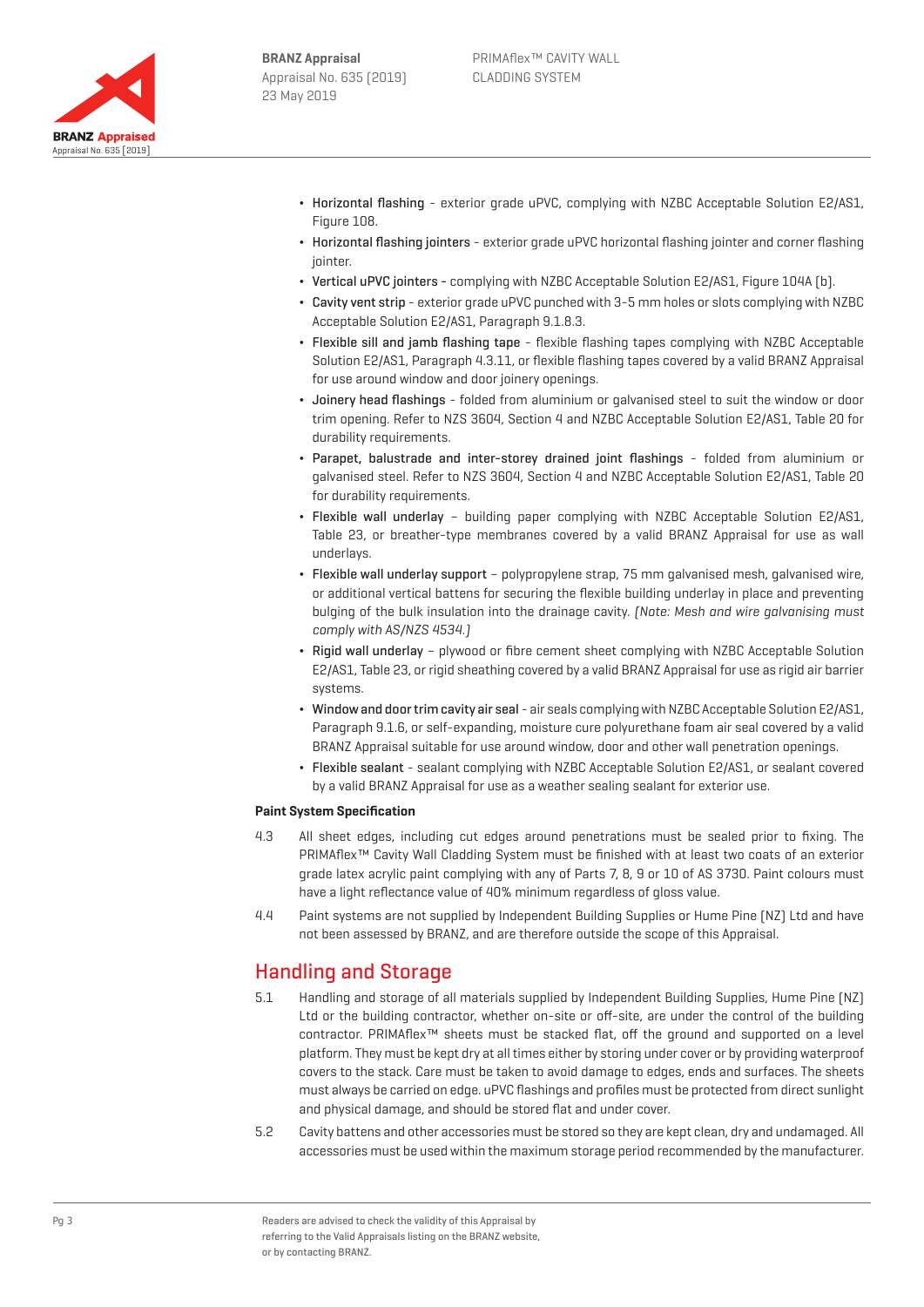

## Technical Literature

6.1 Refer to the Appraisals listing on the BRANZ website for details of the current Technical Literature for the PRIMAflex™ Cavity Wall Cladding System. The Technical Literature must be read in conjunction with this Appraisal. All aspects of design, use, installation and maintenance contained in the Technical Literature and within the scope of this Appraisal must be followed.

# Design Information

## Framing

### **Timber Treatment**

7.1 Timber wall framing behind the PRIMAflex™ Cavity Wall Cladding System must be treated as required by NZBC Acceptable Solution, B2/AS1.

#### **Timber Framing**

- 7.2 Timber framing must comply with NZS 3604 for buildings or parts of buildings within the scope limitations of NZS 3604. Buildings or parts of buildings outside the scope of NZS 3604 must be to a specific design in accordance with NZS 3603 and AS/NZS 1170. Where specific design is required, the framing must be of at least equivalent stiffness to the framing provisions of NZS 3604. In all cases, studs must be at maximum 600 mm centres for buildings designed to NZS 3604 in Wind Zones up to, and including, Very High and at maximum 400 mm centres for buildings situated in NZS 3604 Wind Zone Extra High. Dwangs must be fitted flush between the studs at maximum 800 mm centres.
- 7.3 Timber wall framing behind cavity battens where sheets are joined must be nominal 50 mm thickness (i.e. 45 mm minimum finished thickness).
- 7.4 Timber framing must have a maximum moisture content of 24% at the time of the cladding application. [Note: If PRIMAflex™ sheets are fixed to framing with a moisture content of greater than 24% problems may occur at a later date due to excessive timber shrinkage.)

#### **PRIMAflex™ Sheet Set Out**

- 7.5 PRIMAflex™ sheets must be installed vertically. All vertical PRIMAflex™ sheet edges must be supported and fixed through the cavity battens to the wall framing. Horizontal sheet edges must be supported at fixing locations with cavity spacers in accordance with NZBC Acceptable Solution E2/AS1, Paragraph 9.1.8.2 f). At the base of the wall, the sheets must hang 50 mm below the supporting framing.
- 7.6 Additional framing may be required at soffits, internal and external corners and window and door openings for the support and fixing of sheet edges.

#### **General**

- 8.1 Punchings in the cavity vent strip must provide a minimum ventilation opening area of 1,000 mm<sup>2</sup> per lineal metre of wall in accordance with NZBC Acceptable Solution E2/AS1, Paragraph 9.1.8.3 b).
- 8.2 The ground clearance to finished floor levels as set out in NZBC Acceptable Solution E2/AS1 must be adhered to at all times. At ground level, paved surfaces, such as footpaths, must be kept clear of the bottom edge of the cladding system by a minimum of 100 mm, and unpaved surfaces by 175 mm in accordance with the requirements of NZBC Acceptable Solution E2/AS1, Table 18.
- 8.3 At balcony, deck or low pitch roof/wall junctions, the bottom edge of the PRIMAflex™ sheets must be kept clear of any adjacent surface, or above the top surface of any adjacent roof flashing by a minimum of 35 mm in accordance with NZBC Acceptable Solution E2/AS1, Paragraph 9.1.3.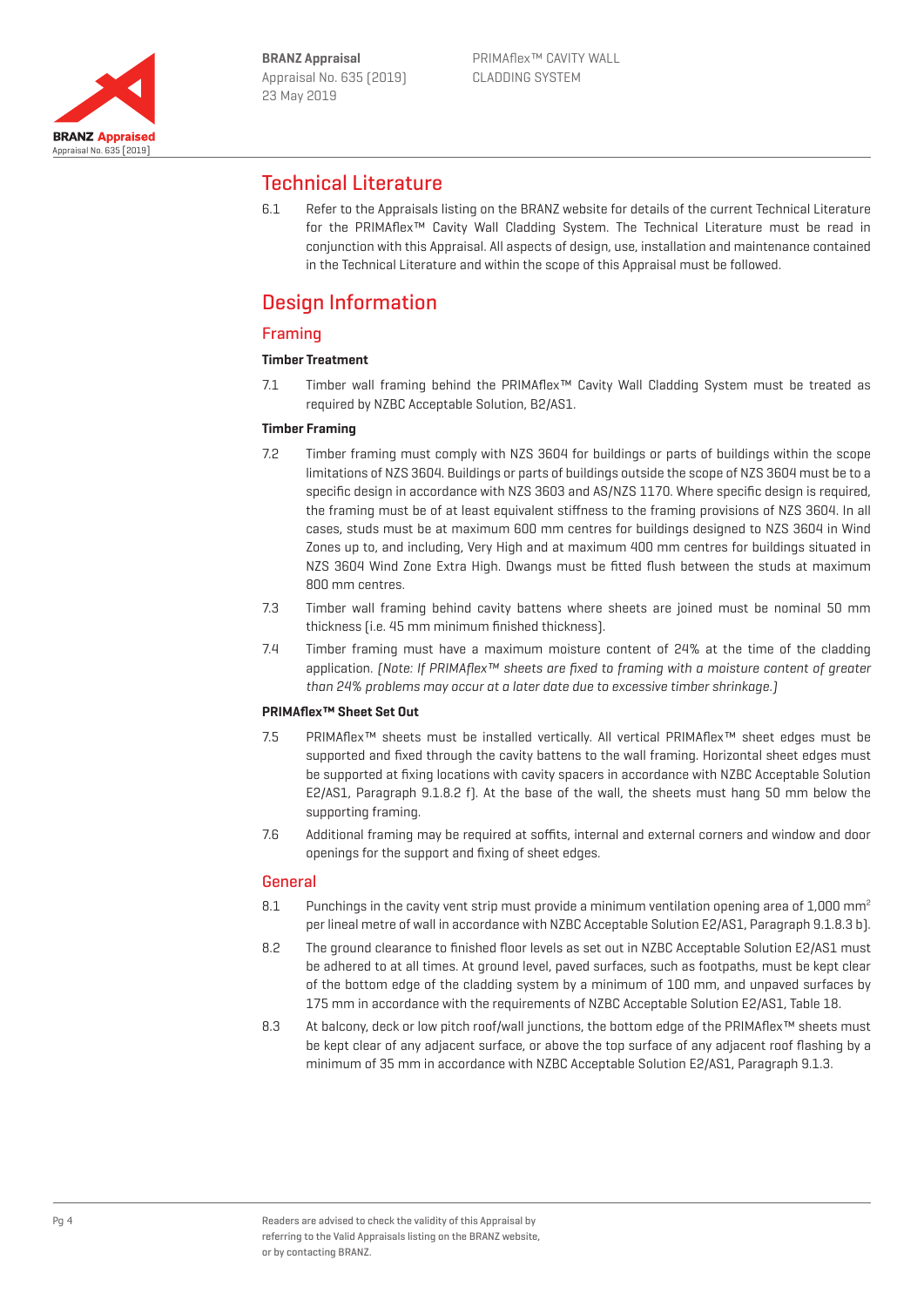

- 8.4 All external walls of buildings must have barriers to airflow in the form of interior linings with all joints stopped for Wind Zones up to, and including, Very High, and rigid underlays for buildings in the Extra High Wind Zone. Unlined gables and walls must incorporate a rigid sheathing or an air barrier which meets the requirements of NZBC Acceptable Solution E2/AS1, Table 23. For attached garages, wall underlays must be selected in accordance with NZBC Acceptable Solution E2/AS1, Paragraph 9.1.3.4. Where rigid underlays are used, the fixing lengths must be increased by a minimum of the thickness of the underlay.
- 8.5 Where penetrations through the PRIMAflex™ Cavity Wall Cladding System are wider than the cavity batten spacing, allowance must be made for airflow between adjacent cavities. A minimum 10 mm gap must be left between the bottom of the vertical cavity batten and the flashing to the opening.
- 8.6 Where the system abuts other cladding systems, designers must detail the junction to meet their own requirements and the performance requirements of the NZBC. Details not included within the Technical Literature have not been assessed and are outside the scope of this Appraisal.

## Control Joints

- 9.1 Control joints must be constructed in accordance with the Technical Literature, and be provided as follows:
	- Vertical control joints aligned with any control joint in the structural framing, or where the system abuts different cladding types.

(Note: Vertical control joints must be located over structural supports. The design of vertical junctions where the system abuts different cladding types is outside the scope of this Appraisal and is the responsibility of the designer - see Paragraph 8.7.)

#### **Inter-storey Junctions**

9.2 Inter-storey drained joints must be constructed in accordance with the Technical Literature. Interstorey joints must be provided to limit continuous cavities to the lesser of 2-storeys or 7 m in height, in accordance with the requirements of NZBC Acceptable Solution E2/AS1, Paragraph 9.1.9.4 b).

#### **Structure**

#### **Mass**

10.1 The mass of the PRIMAflex™ Cavity Wall Cladding System is approximately 8.5 kg/m<sup>2</sup> at equilibrium moisture content (EMC), therefore the PRIMAflex™ Cavity Wall Cladding System is considered a light wall cladding in terms of NZS 3604.

#### **Impact Resistance**

10.2 The PRIMAflex™ Cavity Wall Cladding System has adequate resistance to impact loads likely to be encountered in normal residential use. The likelihood of impact damage to the system when used in light commercial situations should be considered at the design stage, and appropriate protection such as the installation of bollards and barriers provided for vulnerable areas.

#### **Wind Zones**

10.3 The PRIMAflex™ Cavity Wall Cladding System is suitable for use in all Wind Zones of NZS 3604, up to, and including, Extra High where buildings are designed to meet the requirements of NZBC Acceptable Solution E2/AS1, Paragraph 1.1.

#### **PRIMAflex™ Sheet Fixings**

10.4 PRIMAflex™ sheets must be fixed through the cavity battens to the wall framing (maximum 600 mm stud centres for installations in up to, and including, Very High Wind Zones and maximum 400 mm stud centres for installations in the Extra High Wind Zone) at maximum 200 mm vertical centres along sheet edges and maximum 300 mm centres in the body of the sheet where the cavity batten is fully supported over framing. The sheets must be fixed at maximum 200 mm centres at horizontal sheet edges. The fixings must be positioned a minimum of 12 mm from all sheet edges, and a minimum of 50 mm vertically and horizontally from sheet corners edges. The fastener heads must finish proud of the sheet surface.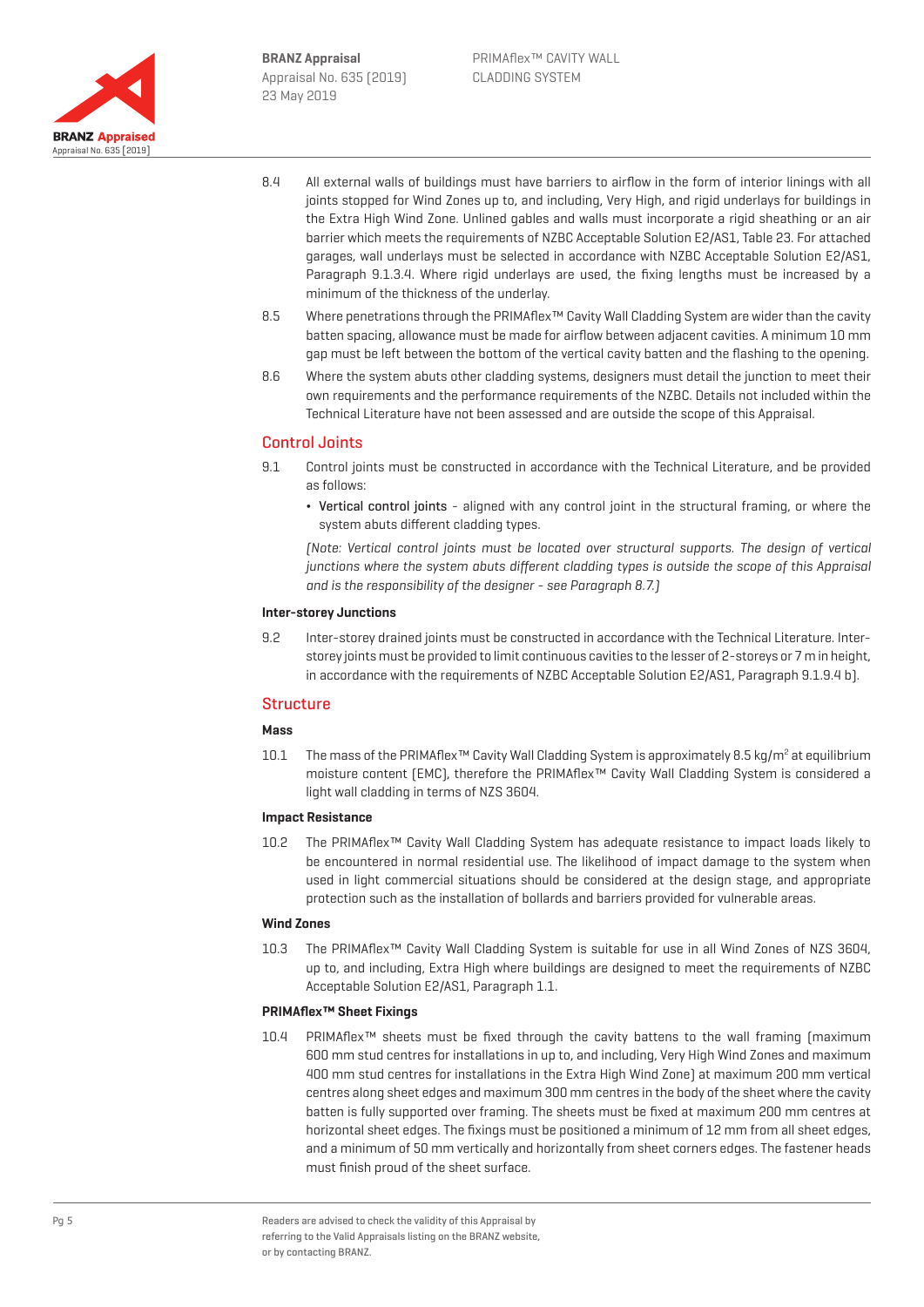

## **Durability**

11.1 The PRIMAflex™ Cavity Wall Cladding System meets the performance requirements of NZBC Clause B2.3.1 (b) 15 years for the PRIMAflex™ sheets, fixings and flashings, and the performance requirements of NZBC Clause B2.3.1 (c) 5 years for the exterior paint system.

#### **Serviceable Life**

- 11.2 PRIMAflex™ Cavity Wall Cladding System installations are expected to have a serviceable life of at least 30 years provided the finish system is maintained in accordance with this Appraisal to ensure the PRIMAflex™ sheets and fixings are continuously protected by a weathertight paint system and remain dry in service. For the PRIMAflex™ Cavity Wall Cladding System to meet the durability and external moisture requirements of the NZBC, PRIMAflex™ sheets must be finished within 3 months of fixing.
- 11.3 Microclimatic conditions, including geothermal hot spots, industrial contamination and corrosive atmospheres, and contamination from agricultural chemicals or fertilisers can convert mildly corrosive atmosphere into aggressive environments for fasteners. The fixing of PRIMAflex™ sheets in areas subject to microclimatic conditions requires specific design in accordance with NZS 3604, Paragraph 4.2.4, and is outside the scope of this Appraisal.

#### **Maintenance**

- 12.1 Regular maintenance is essential for PRIMAflex™ Cavity Wall Cladding System installations to continue to meet the NZBC durability performance provision and to maximise their serviceable life.
- 12.2 Annual inspections must be made to ensure that all aspects of the cladding system, including the finish system, flashings and any sealed joints remain in a weatherproof condition. Any damaged areas or areas showing signs of deterioration which would allow water ingress, must be repaired immediately. Sealant, paint coatings, flashings or the fibre cement sheets must be repaired in accordance with the relevant manufacturer's instructions.
- 12.3 Reqular cleaning (at least annually) of the finish system is recommended to remove grime, dirt and organic growth, to maximise the life and appearance of the coating. Grime may be removed by brushing with a soft brush, warm water and detergent.
- 12.4 Re-coating of the finishing system will be necessary throughout the life of the cladding system. The interval between re-coats depends on the finish colour, orientation and quality of the application, and will be at approximately 5-10 yearly intervals in accordance with the paint manufacturer's instructions.
- 12.5 Minimum ground clearances as set out in this Appraisal must be maintained at all times during the life of the cladding. (Failure to adhere to the minimum ground clearances given in this Appraisal and the Technical Literature will adversely affect the long term durability of the PRIMAflex™ Cavity Wall Cladding System.)

#### Prevention of Fire Occurring

13.1 PRIMAflex™ sheet is considered a non-combustible material and need not be separated from heat sources such as fireplaces, heating appliances, flues and chimneys. However, when used in conjunction with, or attached to heat sensitive materials, the heat sensitive material must be separated from heat sources such as fireplaces, heating appliances and chimneys. Part 7 of NZBC Verification Method C/VM1 and Acceptable Solution C/AS1, and Acceptable Solution C/AS2 provide methods for separation and protection of combustible materials from heat sources.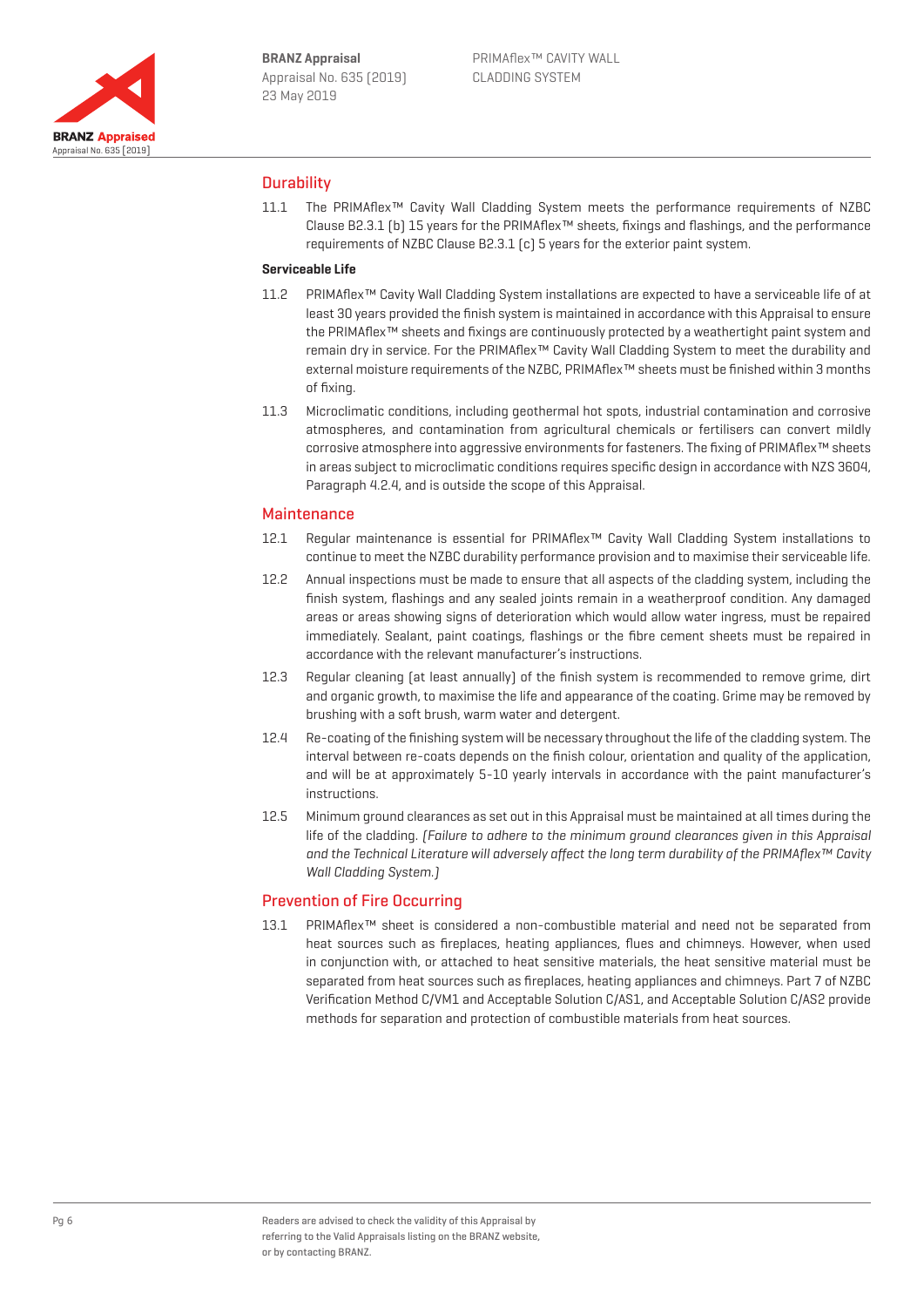

### Control of External Fire Spread

#### **Vertical Fire Spread**

13.2 This Appraisal only covers buildings 10 m or less in height. NZBC Functional Requirement C3.2 identifies that external vertical fire spread to upper floors only needs be considered for buildings with a building height greater than 10 m. Control of external vertical fire spread is therefore outside the scope of this Appraisal.

#### **Horizontal Fire Spread**

- 13.2 The PRIMAflex™ sheet has been tested to AS 1530.1 and classified as non-combustible. When PRIMAflex™ sheets are uncoated or have a directly applied surface finish of no more than 1 mm in thickness meet the requirements of Paragraph 5.4 of C/AS1 and Paragraph 5.8.2 a) of C/AS2. The PRIMAflex™ Cavity Wall Cladding System can therefore be used within 1m of the relevant boundary.
- 13.2 Refer to NZBC Acceptable Solutions C/AS1 and C/AS2 and Verification Method C/VM2 for fire resistance rating and control of external fire spread requirements for external walls.

#### External Moisture

- 14.1 The PRIMAflex™ Cavity Wall Cladding System, when installed and maintained in accordance with this Appraisal and the Technical Literature, prevents the penetration of moisture that could cause undue dampness or damage to building elements.
- 14.2 The cavity must be sealed off from the roof and subfloor space to meet compliance with NZBC Clause E2.3.5.
- 14.3 The PRIMAflex™ Cavity Wall Cladding System allows excess moisture present at the completion of construction to be dissipated without permanent damage to building elements to meet compliance with NZBC Clause E2.3.6.
- 14.4 The details given in the Technical Literature for weather sealing are based on the design principle of having a first and second line of defence against moisture entry for all joints, penetrations and junctions. The ingress of moisture must be excluded by detailing joinery and wall interfaces as shown in the Technical Literature. Weathertightness details that are developed by the designer are outside the scope of this Appraisal and are the responsibility of the designer for compliance with the NZBC.
- 14.5 The use of the PRIMAflex™ Cavity Wall Cladding System where there is a designed cavity drainage path for moisture that penetrates the cladding, does not reduce the requirement for joints, penetrations and junctions to remain weather-resistant.

#### Internal Moisture

#### **Water Vapour**

15.1 The PRIMAflex™ Cavity Wall Cladding System is not a barrier to the passage of water vapour, and when installed in accordance with this Appraisal will not create or increase the risk of moisture damage resulting from condensation.

## Installation Information

#### Installation Skill Level Requirements

16.1 All design and building work must be carried out in accordance with the PRIMAflex™ Cavity Wall Cladding System Technical Literature and this Appraisal by competent and experienced tradespersons conversant with the PRIMAflex™ Cavity Wall Cladding System. Where the work involves Restricted Building Work (RBW) this must be completed by, or under the supervision of, a Licensed Building Practitioner (LBP) with the relevant License Class.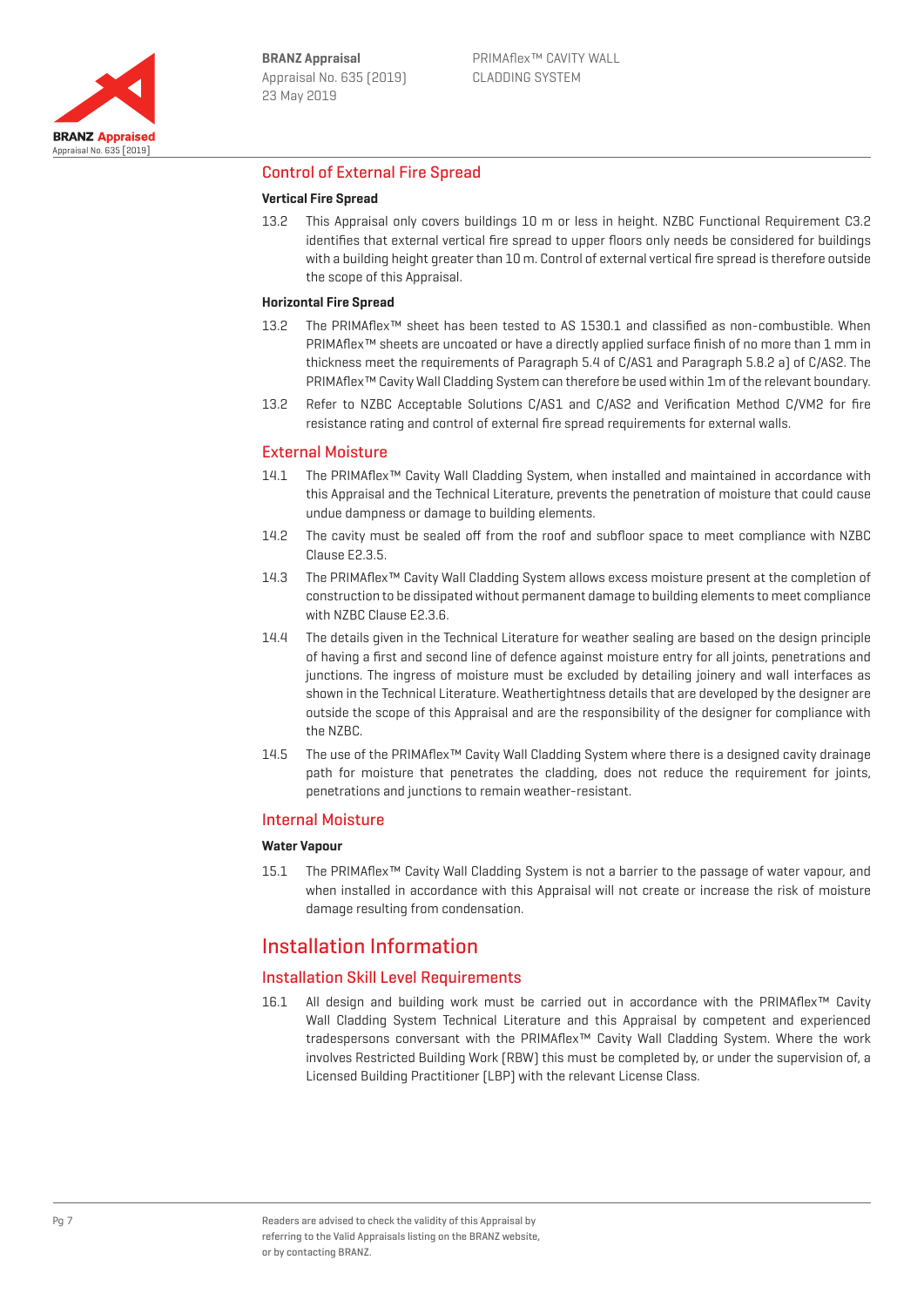

### System Installation

#### **Building Underlay and Flexible Sill and Jamb Tape Installation**

17.1 The selected building underlay and flexible sill and jamb tape system must be installed by the building contractor in accordance with the underlay and tape manufacturer's instructions prior to the installation of the cavity battens and the rest of the PRIMAflex™ Cavity Wall Cladding System. Flexible building underlay must be installed horizontally and be continuous around corners. Underlay must be lapped 75 mm minimum at horizontal joints and 150 mm minimum over studs at vertical joints. Generic rigid sheathing materials must be installed in accordance with NZBC Acceptable Solution E2/AS1 and be overlaid with a flexible wall underlay. Proprietary systems shall be installed in accordance with the manufacturer's instructions. Particular attention must be paid to the installation of the building underlay and sill and jamb tapes around window and door openings, to ensure a continuous seal is achieved and all exposed wall framing in the opening is protected.

#### **Cavity Battens**

- 17.2 Cavity battens must be installed over the building wrap to the wall framing at maximum 600 mm centres where the studs are at maximum 600 mm centres or at 400 mm centres where the studs are at 400 mm centres. The battens must be fixed in place with 40 x 2.8 mm hot-dip galvanised flathead nails at maximum 800 mm centres.
- 17.3 The selected cavity vent strip must be installed with the bottom of the vent strip flush with the underside of the cavity battens. (Note: A minimum 15 mm drip edge to the bottom of the PRIMAflex™ sheet must be maintained at all times.]
- 17.4 Where studs are at greater than 450 mm centres and a flexible wall underlay is being used, a building underlay support must be installed over the underlay at maximum 300 mm centres horizontally to prevent the flexible underlay bulging into the cavity space when bulk insulation is installed in the wall frame cavity.

#### **Aluminium Joinery Installation**

17.5 Aluminium joinery and associated head flashings must be installed by the building contractor in accordance with the Technical Literature. A 7.5 mm nominal gap must be left between the joinery reveal and the wall framing so a PEF rod and air seal can be installed after the joinery has been secured in place.

#### **PRIMAflex™ Sheet Installation**

- 17.6 PRIMAflex™ sheets may be cut by scoring and snapping, hand guillotine, hand or power saw. Holes and cut-outs may be formed by drilling a number of holes around the perimeter of the opening required and tapping out the centre with a hammer, or by using a hole saw.
- 17.7 Sheets must be dry prior to installation. Sheet edges must be pre-painted with a seal coat prior to fixing as required by NZBC Acceptable Solution E2/AS1, Paragraph 9.7.2.1 a).
- 17.8 Prior to fixing sheets, a check must be made to ensure all sheet joints will be supported by framing. Sheets must be fixed through the cavity battens and cavity spacers to the timber framing with either 60 x 3.15 mm hot-dip galvanised flathead nails or stainless steel, ringshank flathead nails. The nail heads must finish proud of the sheet surface.
- 17.9 Sheets must not be fixed to inter-storey joists or blocking, and must have a 15 mm gap between sheet edges at this point to allow for shrinkage of the framing. This gap must be flashed with a horizontal control joint flashing to prevent moisture entry.

#### **Finishing**

17.10 The paint coating manufacturer's instructions must be followed at all times for application of the paint finish. PRIMAflex™ sheets must be painted within 3 months following fixing and must be clean and dry before commencing. Allow the recommended drying time between coats and follow the temperature limitations for application.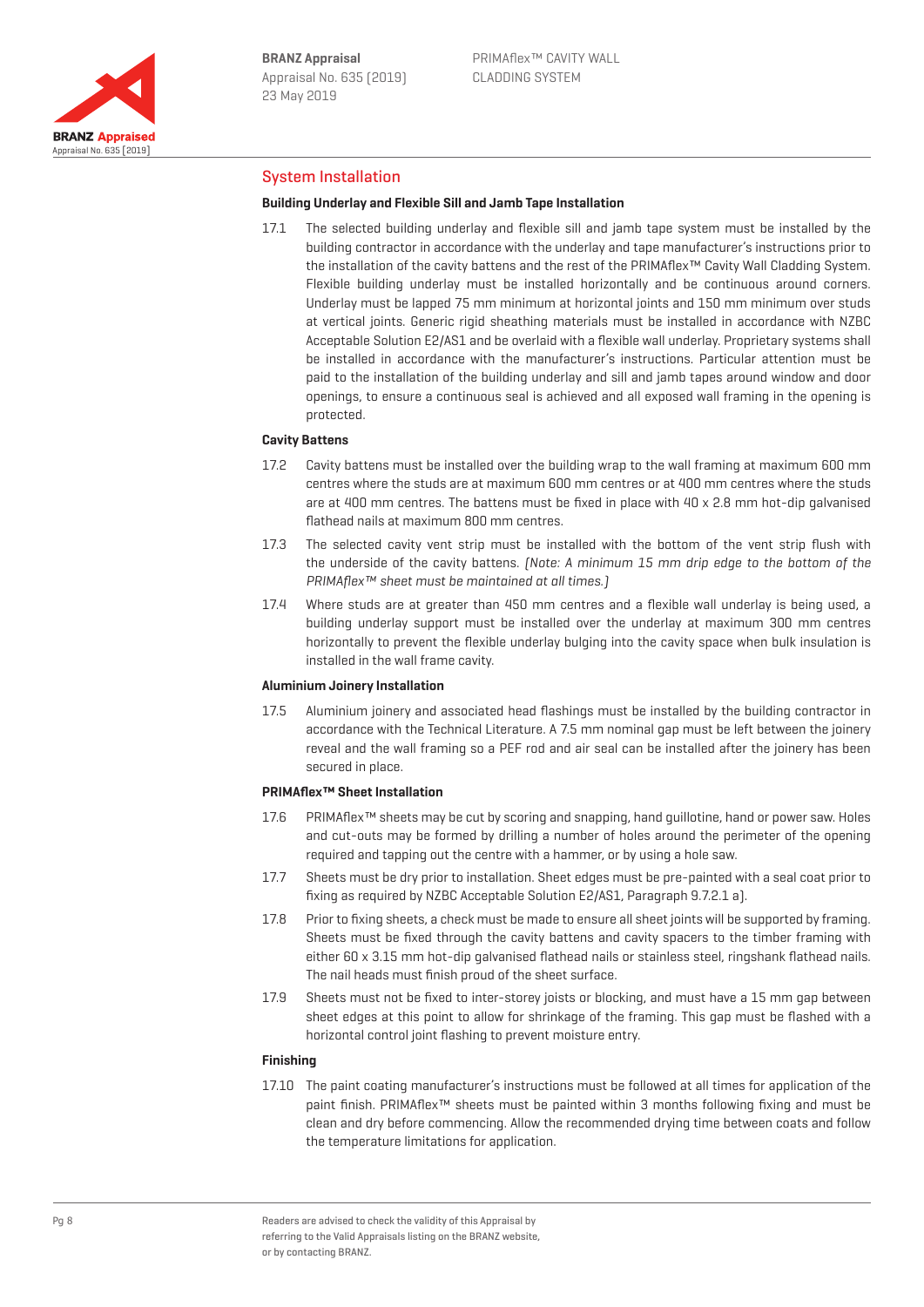

#### **Inspections**

17.11 The Technical Literature must be referred to during the inspection of PRIMAflex™ Cavity Wall Cladding System installations.

#### Health and Safety

- 18.1 Safe use and handling procedures for the components that make up the PRIMAflex™ Cavity Wall Cladding System are provided in the relevant manufacturer's Technical Literature.
- 18.2 Cutting of PRIMAflex™ sheets must be carried out in well ventilated areas, and a dust mask and eye protection must be worn. When power tools are used for cutting, grinding or forming holes, safety measures as set out in the Technical Literature must be undertaken because of the amount of dust generated.

## Basis of Appraisal

The following is a summary of the technical investigations carried out:

#### **Tests**

- 19.1 The following testing has been completed by BRANZ:
	- ¬ BRANZ expert opinion on NZBC E2 code compliance for the PRIMAflex™ Cavity Wall Cladding System was based on evaluation of all details within the scope against NZBC Acceptable Solution E2/AS1, as stated within this Appraisal. The details contained within the Technical Literature have been reviewed, and an opinion has been given by BRANZ technical experts that the system will meet the performance levels of NZBC Acceptable Solution E2/AS1 for drained cavity claddings.
	- ¬ Testing of new and carbonated, fungal cellared and naturally weathered PRIMAflex™ sheet has been undertaken by BRANZ in accordance with AS/NZS 2908.2 Cellulose cement products - Flat sheets. BRANZ experts have evaluated the test results in forming a durability opinion on the product.
- 19.2 Cone Calorimeter testing of PRIMAflex™ sheet has been completed by CSIRO in accordance with AS/NZS 3837.

#### Other Investigations

- 20.1 Fire and durability opinions have been given by BRANZ technical experts.
- 20.2 The practicability of installation has been assessed by BRANZ.
- 20.3 The Technical Literature for the PRIMAflex™ Cavity Wall Cladding System has been examined by BRANZ and found to be satisfactory.

#### **Quality**

- 21.1 The manufacture of PRIMAflex™ sheet has not been examined by BRANZ, but details regarding the quality and composition of the materials used were obtained by BRANZ and found to be satisfactory.
- 21.2 The quality management system of the PRIMAflex™ sheet manufacturer, Hume Cemboard Industries Sdn Bhd, has been assessed and registered as meeting the requirements of ISO 9001.
- 21.3 Quality of installation on-site of components and accessories supplied by Independent Building Supplies, Hume Pine (NZ) Ltd and the building contractor is the responsibility of the installer.
- 21.4 Designers are responsible for the building design, and building contractors are responsible for the quality of installation of framing systems and joinery, building wraps, flashing tapes, air seals, joinery head flashings, cavity battens and PRIMAflex™ sheets in accordance with the instructions of Hume Cemboard Industries Sdn Bhd.
- 21.5 Building owners are responsible for the maintenance of the PRIMAflex™ Cavity Wall Cladding System in accordance with the instructions of Hume Cemboard Industries Sdn Bhd.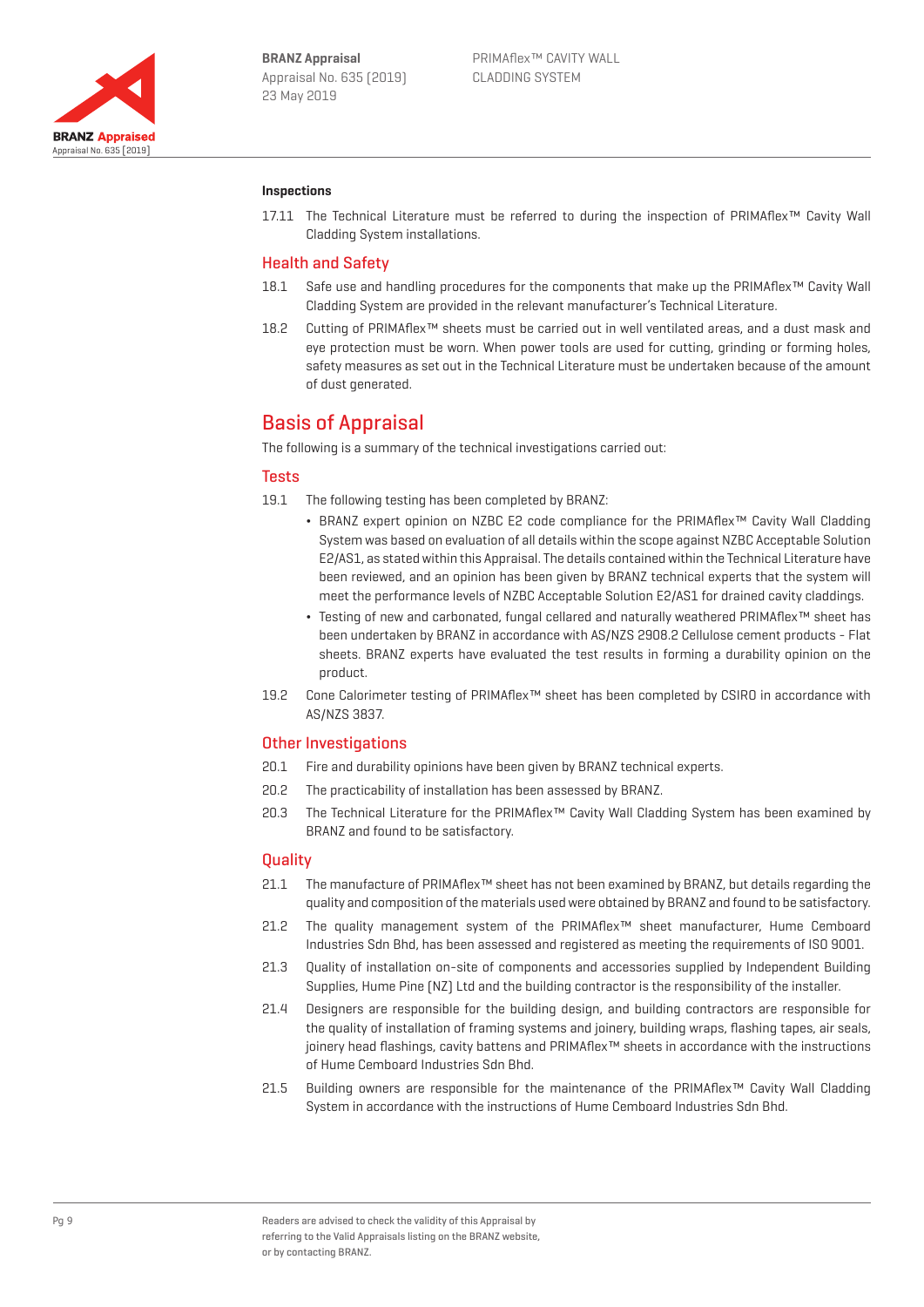



## Sources of Information

- ¬ AS/NZS 1170:2002 Structural design action General principles.
- ¬ AS/NZS 2908.2:2000 Cellulose-cement products Flat sheet.
- ¬ AS/NZS 3837:1998 Method of test for heat and smoke release rates for materials and products using an oxygen consumption calorimeter
- ¬ AS/NZS 4534:2006 Zinc and zinc/aluminium-alloy coatings on steel wire.
- ¬ AS/NZS 4680:2006 Hot-dip galvanised (zinc) coatings on fabricated ferrous articles.
- ¬ NZS 3602:2003 Timber and wood-based products for use in building.
- ¬ NZS 3603:1993 Timber structures standard.
- ¬ NZS 3604:2011 Timber-framed buildings.
- ¬ NZS 4211:2008 Specification for performance of windows.
- ¬ Ministry of Business, Innovation and Employment Record of amendments Acceptable Solutions, Verification Methods and handbooks.
- ¬ The Building Regulations 1992.

# Amendments

## Amendment No. 1, dated 02 November 2021.

This Appraisal has been amended to reflect building code updates relating to fire and to add Hume Pine (NZ) Ltd as a marketer.